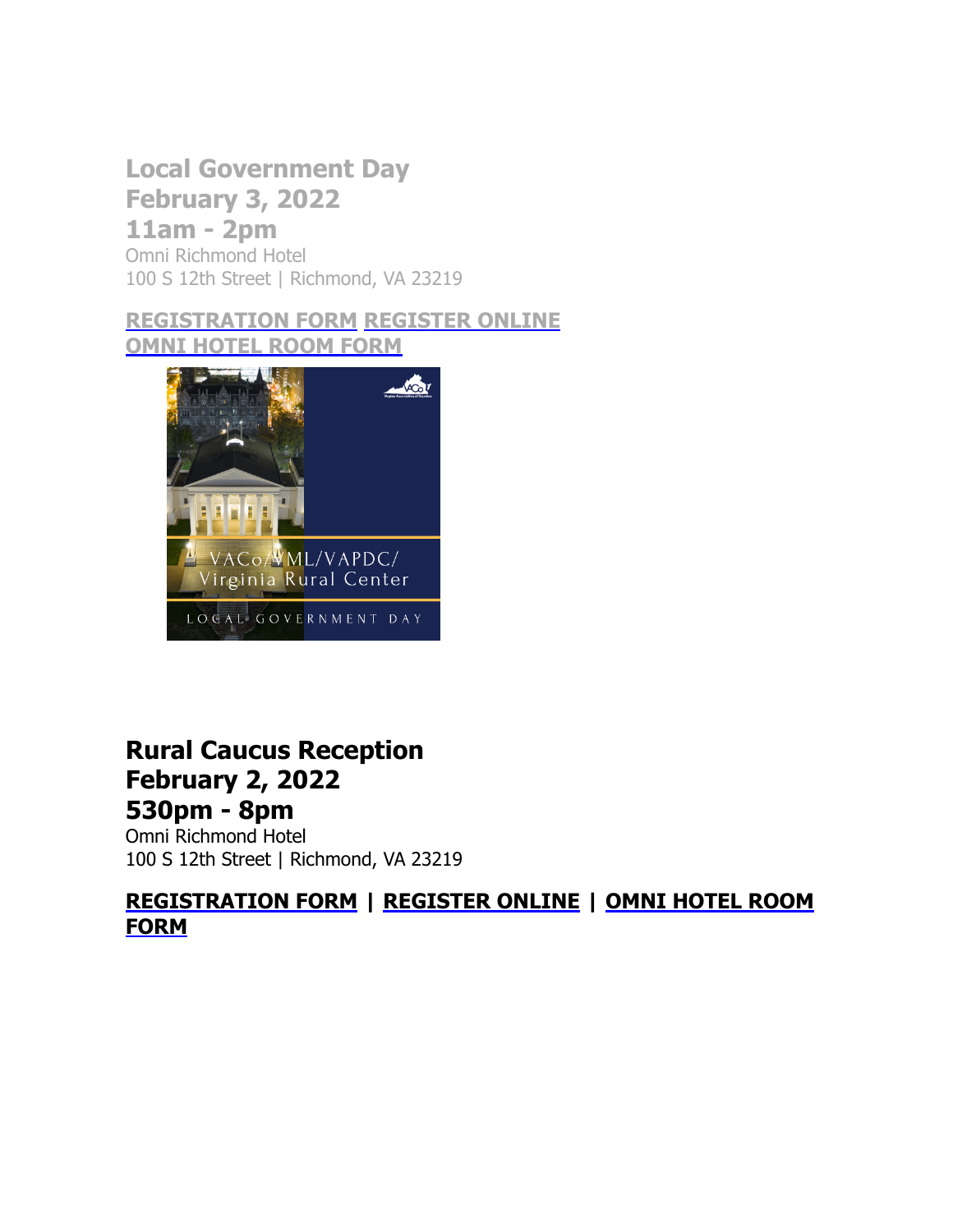

## **Advocate for Counties at the General Assembly**

Join us at the VACo/VML/VAPDC Local Government Day on Thursday, February 3! This is our day to advocate for localities at the 2022 General Assembly Session.

The event kicks off at noon. Governor-Elect Glenn Youngkin has been invited to speak. In addition, VACo and VML staff will provide legislative reports on the major issues facing localities in the 2022 General Assembly Session. Attendees will spend the afternoon meeting and advocating their General Assembly representatives. There's a reception for VACo members and state legislators at 530pm.

**9am ---** VACo Board of Directors' Meeting **11am ---** Registration **1130am ---** Box Lunch **Noon ---** Governor-Elect Glenn Youngkin (Invited) | VACo and VML Staff Reports **Afternoon ---** Visit Capitol and Lobby Legislators **530pm ---** Reception

[For information on how to reach your representatives, see the](https://r20.rs6.net/tn.jsp?f=001d73Ri_mZxLW4BlJuQAFH8GRFhj3Y2BHRXsQyH2xsmu3kFCaqUHeVuPbIuvUTz1-L1kjaFxRnT7oSEnWrTD5Y6uTdGgiadw6onZA3DrjftVeeb0h5UjKBod-XaV-okJoycdWG8GntxKm-wRw5IYKxhNZdRdieU7aMMKk8FdZEocJzm4Rv7DXRAIu2e_GQYb8mL7saX046fgQ=&c=Mx60NZdBLe5FuYfdIe6YfbtDQjYRZqOxrsfiYMdGSQSKwuD2gPbn0w==&ch=lLRtk-qlJSfwSW1Ysd5yu-0lV9qyTQDzEBnFxiJgP0mzy9jP4QQTPw==) Virginia House of Delegates and the [Senate of Virginia](https://r20.rs6.net/tn.jsp?f=001d73Ri_mZxLW4BlJuQAFH8GRFhj3Y2BHRXsQyH2xsmu3kFCaqUHeVuCIyGeTETPvcYwJ0YtLxxjRZvo4IEcPwQUZqpkX6c9z39w6sW4ArInqfQu9B1R2tRW9tnDk3AMIqLEbbM2lcHfRA7pYHJZWIMXjPOi75G_aNvzoCrNHI7ynEOUwTMzPtug==&c=Mx60NZdBLe5FuYfdIe6YfbtDQjYRZqOxrsfiYMdGSQSKwuD2gPbn0w==&ch=lLRtk-qlJSfwSW1Ysd5yu-0lV9qyTQDzEBnFxiJgP0mzy9jP4QQTPw==) member websites. Find information about VACo's positions in the [2022 Legislative Program.](https://r20.rs6.net/tn.jsp?f=001d73Ri_mZxLW4BlJuQAFH8GRFhj3Y2BHRXsQyH2xsmu3kFCaqUHeVuKgBDI_QX4tTeC6uXudo0rTSabpA2Rwb2qDtdCWEhmPvZEXABb-kzzjlBYld5p4aZ4VFaHF680NPDD5rnxH6zrBvORxLJqcpGBAiWgBEtsybdTdExpTMJBNwcjDMY_3KRjoWwVhIAujfeAnTw6cn7gU4fxtVi1CaBgpcFWSkGJwF&c=Mx60NZdBLe5FuYfdIe6YfbtDQjYRZqOxrsfiYMdGSQSKwuD2gPbn0w==&ch=lLRtk-qlJSfwSW1Ysd5yu-0lV9qyTQDzEBnFxiJgP0mzy9jP4QQTPw==) We will distribute the Local Government Day Bulletin at the event.

We encourage all Counties to participate in the legislative process - listen to reports about the issues and speak with your representatives about your County's concerns.

Register for the event at [VACo Local Government Day Online](https://r20.rs6.net/tn.jsp?f=001d73Ri_mZxLW4BlJuQAFH8GRFhj3Y2BHRXsQyH2xsmu3kFCaqUHeVuJA2nN0YciUCvREctZ30VdWvQCgDUbxBWd643jVSfuJILGJPhvEkHWslQUrZDbWQUooMlZPlWcZWN8F5oXGaNUZ8-Awe_hszWqowCUQzc1ziXV_n5B_m8Y2_cXcOychmDDYNxUCyY9XFGtXMMPdeOn43J-6GFJU_pYJ5OTKjNRav1PTTnkjFzvk=&c=Mx60NZdBLe5FuYfdIe6YfbtDQjYRZqOxrsfiYMdGSQSKwuD2gPbn0w==&ch=lLRtk-qlJSfwSW1Ysd5yu-0lV9qyTQDzEBnFxiJgP0mzy9jP4QQTPw==) or fax the Registration Form [to 804.788.0083. Also, here](https://r20.rs6.net/tn.jsp?f=001d73Ri_mZxLW4BlJuQAFH8GRFhj3Y2BHRXsQyH2xsmu3kFCaqUHeVuKgBDI_QX4tTegNbeK5cymc_iCiFxoY7GbIqSTAYFkm2wL3LFkAQRnauRLRaj_EoNE0ImwfNyUi52ohna6pyOTJqok-EPsIvquQ3o_JzbFsOJOz5lQcU9L-fsE4yDyLs67N-5d581u0lp8k47U78ND8lJ4-E8mNYTFZmiU8Y2QasorRZkHb3pddi542UelLQeyyZuM4QlxH4&c=Mx60NZdBLe5FuYfdIe6YfbtDQjYRZqOxrsfiYMdGSQSKwuD2gPbn0w==&ch=lLRtk-qlJSfwSW1Ysd5yu-0lV9qyTQDzEBnFxiJgP0mzy9jP4QQTPw==)['](https://r20.rs6.net/tn.jsp?f=001d73Ri_mZxLW4BlJuQAFH8GRFhj3Y2BHRXsQyH2xsmu3kFCaqUHeVuKgBDI_QX4tTpXvn1ZfQmobkrzsaRdwL2ZkgteQrEQMPQk5z6K4nJ58owA1m2vJxCN_JtQ_b7DCvEe2PjcrbespGwdsT2aEE9N5KY4UMFfe3cX1m3y8PTgQ6iTRSP9whyDT8i18BEP_gaARN6t2RneAI2bx-7x5avtM8bPzTicbUETFcJurwIJN6xna2zESqGA==&c=Mx60NZdBLe5FuYfdIe6YfbtDQjYRZqOxrsfiYMdGSQSKwuD2gPbn0w==&ch=lLRtk-qlJSfwSW1Ysd5yu-0lV9qyTQDzEBnFxiJgP0mzy9jP4QQTPw==)[s how you can book a room at the](https://r20.rs6.net/tn.jsp?f=001d73Ri_mZxLW4BlJuQAFH8GRFhj3Y2BHRXsQyH2xsmu3kFCaqUHeVuKgBDI_QX4tTegNbeK5cymc_iCiFxoY7GbIqSTAYFkm2wL3LFkAQRnauRLRaj_EoNE0ImwfNyUi52ohna6pyOTJqok-EPsIvquQ3o_JzbFsOJOz5lQcU9L-fsE4yDyLs67N-5d581u0lp8k47U78ND8lJ4-E8mNYTFZmiU8Y2QasorRZkHb3pddi542UelLQeyyZuM4QlxH4&c=Mx60NZdBLe5FuYfdIe6YfbtDQjYRZqOxrsfiYMdGSQSKwuD2gPbn0w==&ch=lLRtk-qlJSfwSW1Ysd5yu-0lV9qyTQDzEBnFxiJgP0mzy9jP4QQTPw==) Omni Richmond Hotel.

Also, join us on Wednesday, February 2 for the Rural Reception hosted by VACo and the Virginia Rural Center. Discuss issues that impact rural Virginia with colleagues and legislators while making personal connections with folks from across the Commonwealth. Register today [online](https://r20.rs6.net/tn.jsp?f=001d73Ri_mZxLW4BlJuQAFH8GRFhj3Y2BHRXsQyH2xsmu3kFCaqUHeVuFgp6rqZ2elUqbgf01Aj0cLAaNrdUSYVfnaNWK5mZGsG84dUVEkW--KuJlXmF1X4oLApGqppwCO5WRlmSb8dgViv5nxFlolrc28SEhSsutc1AWLItCGa4KG_Mq5PghKbXe1Nde5gZCNtn-sL7UXfDvfmF70Em12OmiuwqL3qPHNNBxAI7wfgpAE=&c=Mx60NZdBLe5FuYfdIe6YfbtDQjYRZqOxrsfiYMdGSQSKwuD2gPbn0w==&ch=lLRtk-qlJSfwSW1Ysd5yu-0lV9qyTQDzEBnFxiJgP0mzy9jP4QQTPw==) or fax the [Registration Form](https://r20.rs6.net/tn.jsp?f=001d73Ri_mZxLW4BlJuQAFH8GRFhj3Y2BHRXsQyH2xsmu3kFCaqUHeVuKgBDI_QX4tT5-PcH5boDtIDCjlTIZz655v4h-3fzR5a8fHSDdmnUN1p0p-tDOcc6AnNk7Xg5nW_EMEy390qKNxTi7ChuzQivrTBKKep35uz-IeHRFbMxOhFRKLVtqCKXk9lA0m1rY7mTd_xQR18RALYEBC8odeERtGrk6opfoAIS-gjZgmOocIFHpvIcyVQ9w==&c=Mx60NZdBLe5FuYfdIe6YfbtDQjYRZqOxrsfiYMdGSQSKwuD2gPbn0w==&ch=lLRtk-qlJSfwSW1Ysd5yu-0lV9qyTQDzEBnFxiJgP0mzy9jP4QQTPw==) to 804.788.0083.